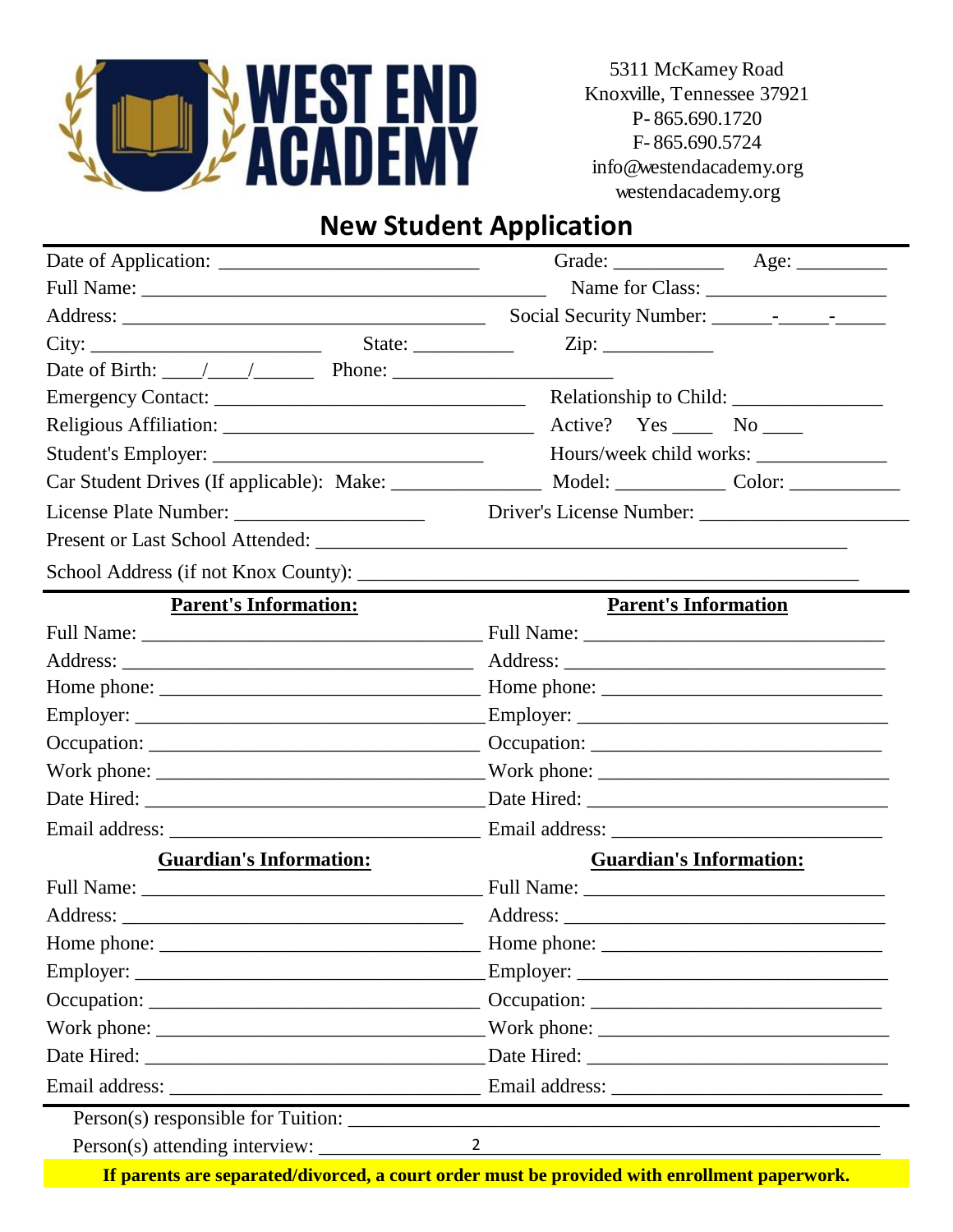Accounts more than sixty (60) days past due may be placed in the hands of an attorney for collections, which may mean the entire contract will be payable (i.e. amount will exclude tuition assistance provided by the school). In this event, the signee agrees to pay all cost of collection, including attorney fees. West End Academy also reserves the right to report these debts to the credit bureau after 60 days of nonpayment.

West End Academy welcomes application from all students and does not discriminate on the basis of race, gender, color, religion, nationality, or ethnic origin, in our admission policies or activities. However, the signee understands that we do teach Christian principles at our school.

## **ADDITIONAL ACADEMIC OR DISCIPLINE PROBLEMS MAY REQUIRE ADDITIONAL**

**FEES.** At times when special services are required (or anticipated at the time of enrollment) such as tutoring, behavioral counseling, and /or discipline concerns, parents will be consulted prior to the assessment of additional fees for these services. A conference will be scheduled with the parent(s), the student, the Principal and/or the Administrator to discuss these circumstances for the student. (Examples of behavioral problems that may result in additional fees include but are not limited to: excessive appointment of late work, truancy, chronic tardiness, disruptive classroom behavior, leaving campus without permission, reckless driving on or near campus, and damage to the school facility.

West End Academy plans field trips to be taken at various time during the school year. The undersigned agrees to grant permission for the student to attend field trips.

I (we) have read and understand the West End Academy Handbook and will comply with the regulations of the handbook and the terms of this agreement.

I (we) understand that West End Academy reserves the right to search the person and possessions (i.e. backpacks, purses, etc) of students, parents, and visitors; and any vehicles parked on campus according to TN Code 49-6-4204 & 49-6-4205

I (we) understand that some public schools may require testing when a student transfers from some private schools to determine grade and/or number of credits. I also understand that students who graduate from nonpublic schools may be required to have a higher ACT score (Composite 21 for most schools) to get into college. I understand this is a full release of all claims whatsoever I or my heirs, executors, administrators, or assigns now or hereafter have against West End Academy and/ or their employees, as it pertains to the referenced above.

## **I have read this entire document, understand it contents and I have willingly agreed to the conditions contained herein.**

|                                 | Date: |
|---------------------------------|-------|
| Signature of the Student        |       |
|                                 | Date: |
| Signature of Parent(s)/Guardian |       |
|                                 | Date: |
| Signature of Parent(s)/Guardian |       |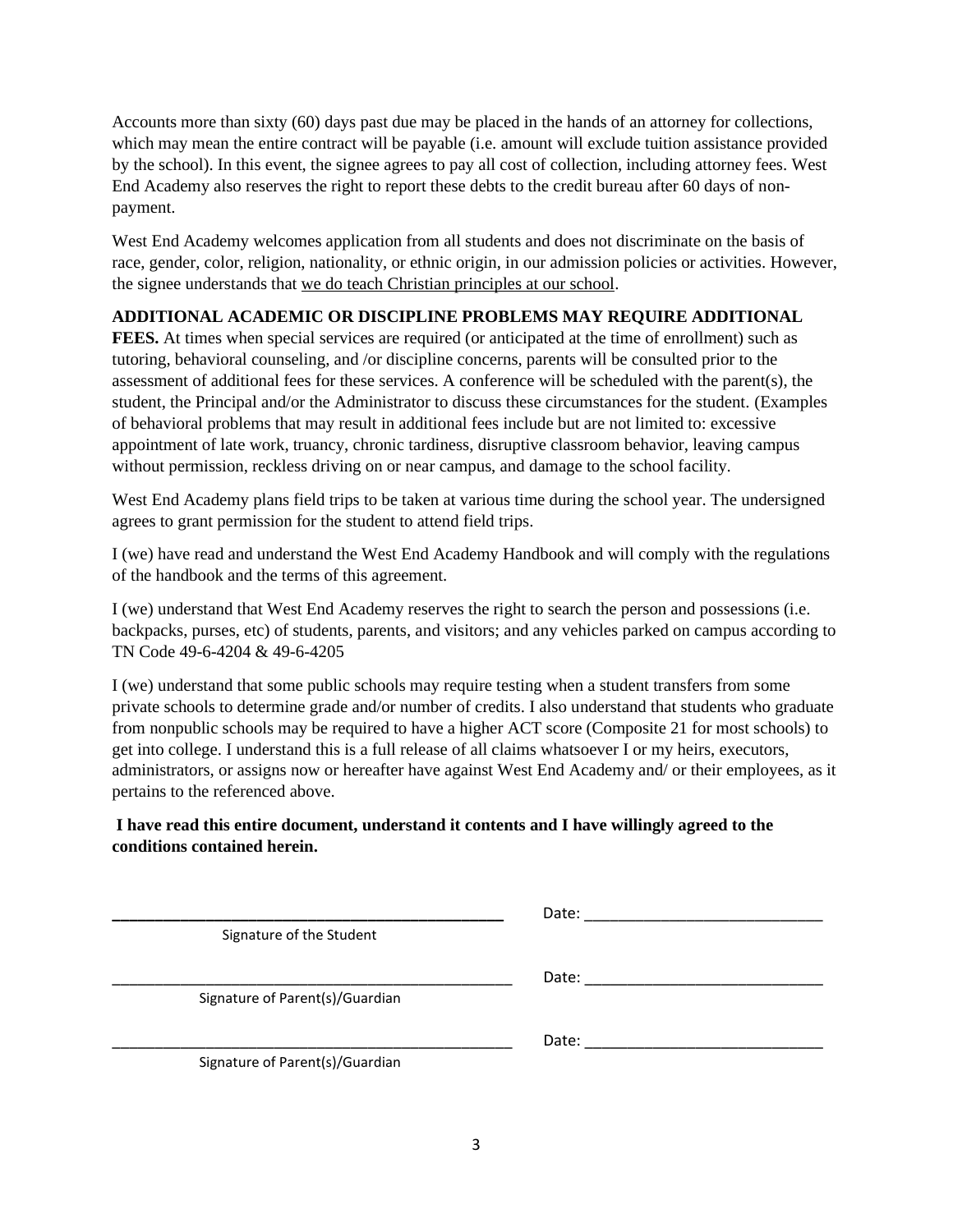**Educational Experience and Student Information:** Please fill in the educational background of your child beginning with Kindergarten through their current grade. Please include the school where they attended, a brief description of their year (i.e. achievements, awards, health issues, conduct or discipline issues, or concern areas). If your child was expelled from a school, please explain in your notes.

| $\frac{Grade}{K \cdot 5}$ | <b>School Attended</b> | <b>Description of Year</b> |
|---------------------------|------------------------|----------------------------|
|                           |                        |                            |
|                           |                        |                            |
|                           |                        |                            |
| $\cal I$                  |                        |                            |
|                           |                        |                            |
|                           |                        |                            |
| $\sqrt{2}$                |                        |                            |
|                           |                        |                            |
| $\mathfrak{Z}$            |                        |                            |
|                           |                        |                            |
|                           |                        |                            |
| $\overline{4}$            |                        |                            |
|                           |                        |                            |
|                           |                        |                            |
| $\mathfrak{S}$            |                        |                            |
|                           |                        |                            |
| $\boldsymbol{\delta}$     |                        |                            |
|                           |                        |                            |
|                           |                        |                            |
| $\boldsymbol{7}$          |                        |                            |
|                           |                        |                            |
|                           |                        |                            |
| $\boldsymbol{8}$          |                        |                            |
|                           |                        |                            |
| $\mathfrak g$             |                        |                            |
|                           |                        |                            |
|                           |                        |                            |
| $10\,$                    |                        |                            |
|                           |                        |                            |
|                           |                        |                            |
| $\cal II$                 |                        |                            |
|                           |                        |                            |
| $12\,$                    |                        |                            |
|                           |                        |                            |
|                           |                        |                            |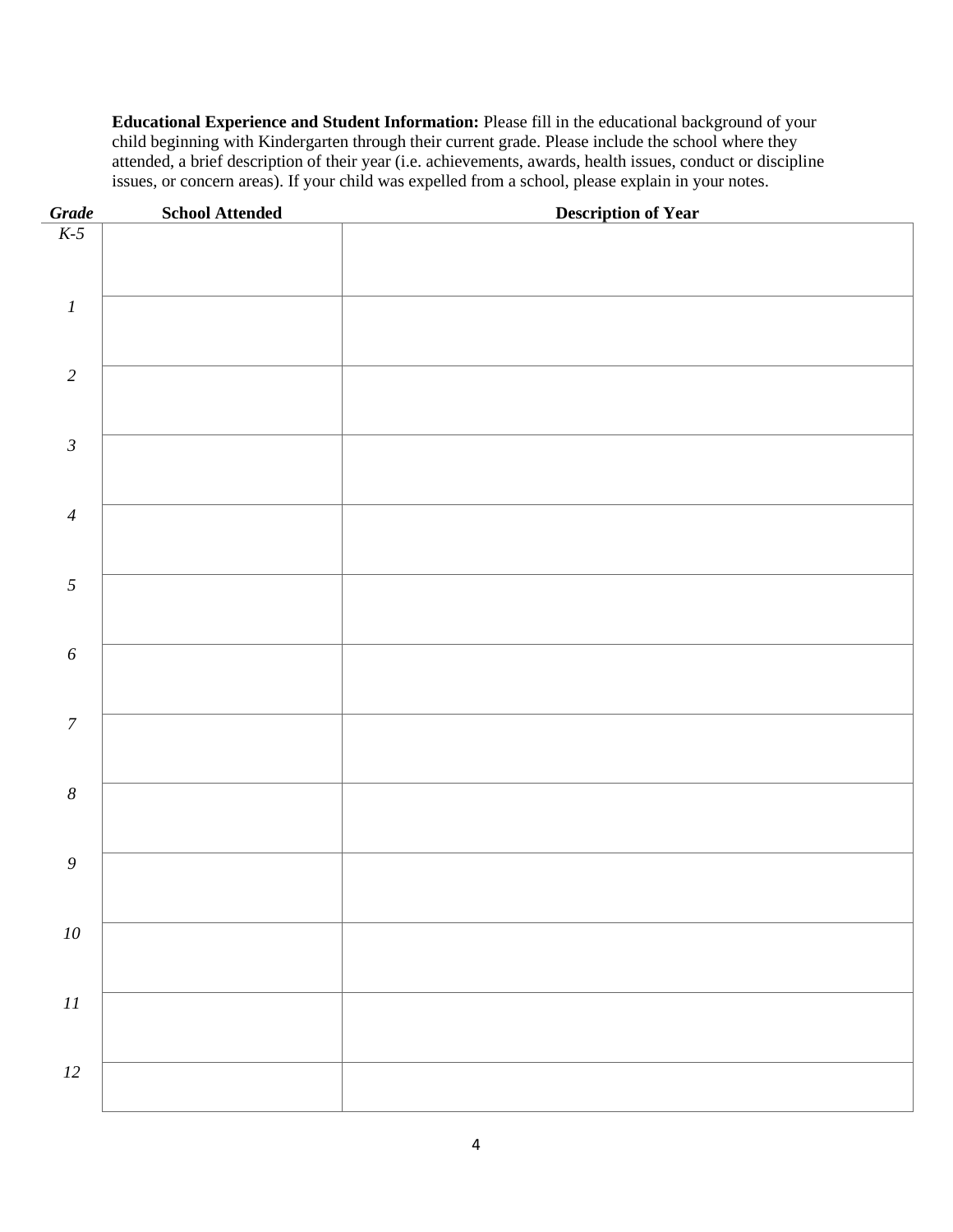Supplemental Information: Please answer the following information about your child.

| Briefly describe your student's currents school experience:                                                                                   |                                                                                                                                               |  |  |  |
|-----------------------------------------------------------------------------------------------------------------------------------------------|-----------------------------------------------------------------------------------------------------------------------------------------------|--|--|--|
| Briefly describe his/her area of difficulty: ___________________________________                                                              |                                                                                                                                               |  |  |  |
|                                                                                                                                               | Please check areas of concern. Please use the lines to explain other concerns or further explain concerns.                                    |  |  |  |
| <b>Basic Skills</b><br>Behavior<br>Friendships/Type of Friends<br>Homework<br>Health<br>Personality<br><b>Classroom or School Environment</b> | Attendance<br>Motivation<br>Teachers<br>Comprehension<br>Vision or Hearing<br>Maturity Level<br>Other                                         |  |  |  |
|                                                                                                                                               |                                                                                                                                               |  |  |  |
| Please list areas of student's interest:                                                                                                      |                                                                                                                                               |  |  |  |
|                                                                                                                                               |                                                                                                                                               |  |  |  |
| Best grades are in:                                                                                                                           | Worst Grades are in:<br><u> 1989 - Johann Barn, amerikan bernama di sebagai bernama di sebagai bernama di sebagai bernama di sebagai bern</u> |  |  |  |
|                                                                                                                                               |                                                                                                                                               |  |  |  |
|                                                                                                                                               |                                                                                                                                               |  |  |  |
|                                                                                                                                               |                                                                                                                                               |  |  |  |
|                                                                                                                                               |                                                                                                                                               |  |  |  |